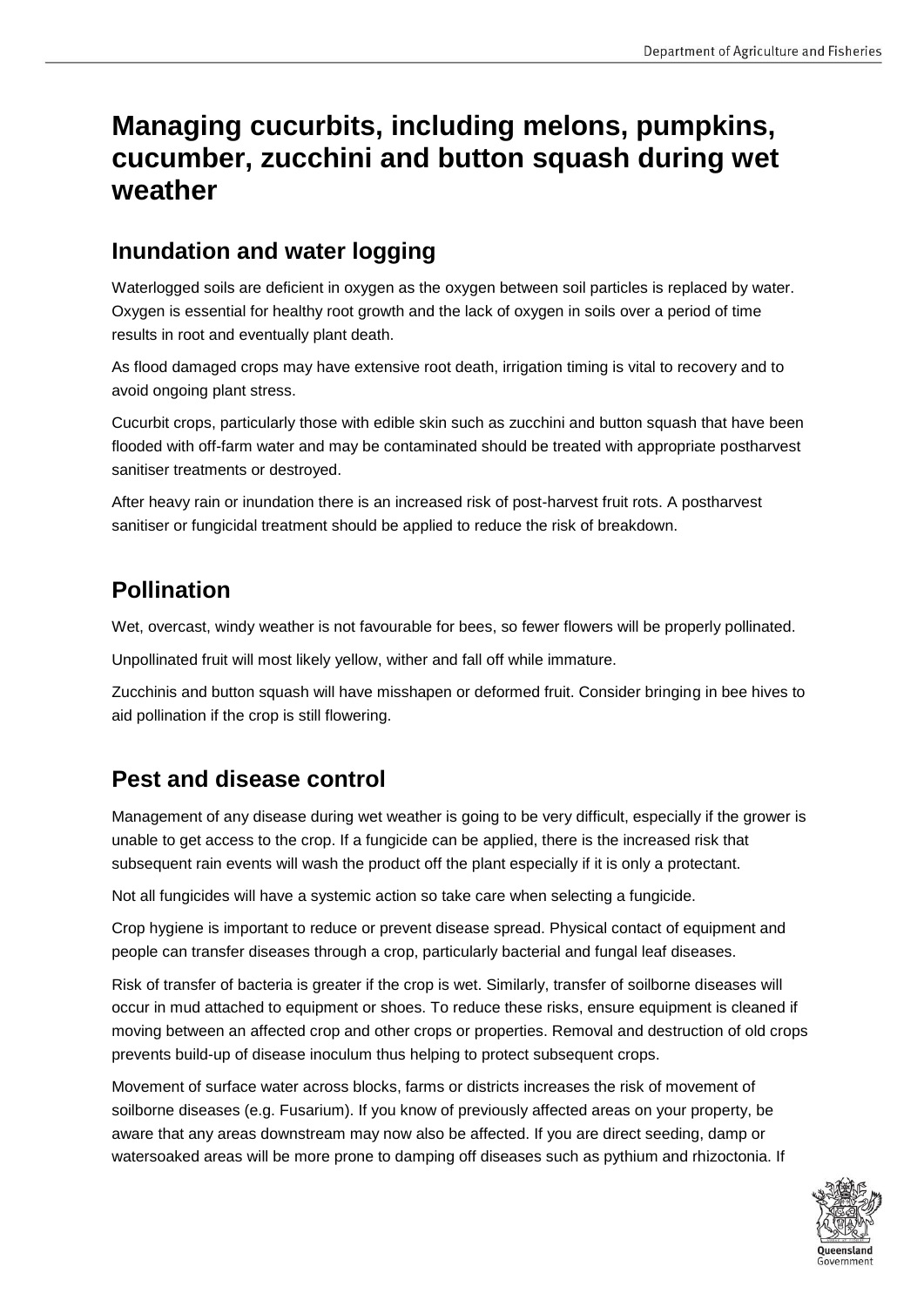possible avoid these areas or wait until they are drier.

Extended wet weather conditions in Queensland regions that produce cucurbits are highly favourable for infection and disease spread. If these conditions continue further infections and spread is likely. Therefore it is important to get a curative spray on affected plants as soon as possible.

If you have affected plants, do not wait for disease symptoms to appear on your remaining plants. Instead, apply a protectant spray as a precaution as soon as possible. Good spray coverage when applying a protectant (e.g. copper) is needed for effective control. A spray-tank adjuvant will help with this. Your local chemical supplier or contacts listed at the end of this note may assist you in chemical selection.

Common cucurbit diseases that need to be managed are:

- Downy mildew
- Gummy stem blight/Fruit etch
- Bacterial leaf spot
- Soft rot
- Bacterial fruit blotch
- Fungal leaf spots
- White mould/nest
- Damping-off

Current registered products and permits are available at [www.apvma.gov.au](http://www.apvma.gov.au/) or by contacting your local chemical reseller or key contact at the end of this note.

Copper sprays are the only products registered for control of bacterial diseases.

Monitor for pests and apply chemicals to control them as necessary. Fruit fly may be more active in moist, humid conditions.

Always read the label before applying a chemical. When spraying crops close to harvest remember to maintain the correct withholding period.

#### **Fertiliser replacement**

Intense rainfall and flooding most likely results in nutrient leaching from the soil, especially nitrogen. While replacement of removed fertiliser is important, gradual replacement of fertilisers is critical for recovery of a healthy root system without causing further root damage. Therefore small but frequent applications are best. Adjustment to planned fertiliser rates is made by typically raising rates by20% above normal to account for leaching.

#### **Postharvest storage of cucurbits**

Road and market closures due to weather conditions may result in a delay of getting harvested crops to markets. Cucurbits can have an extended storage life if stored at the correct temperatures and humidity.